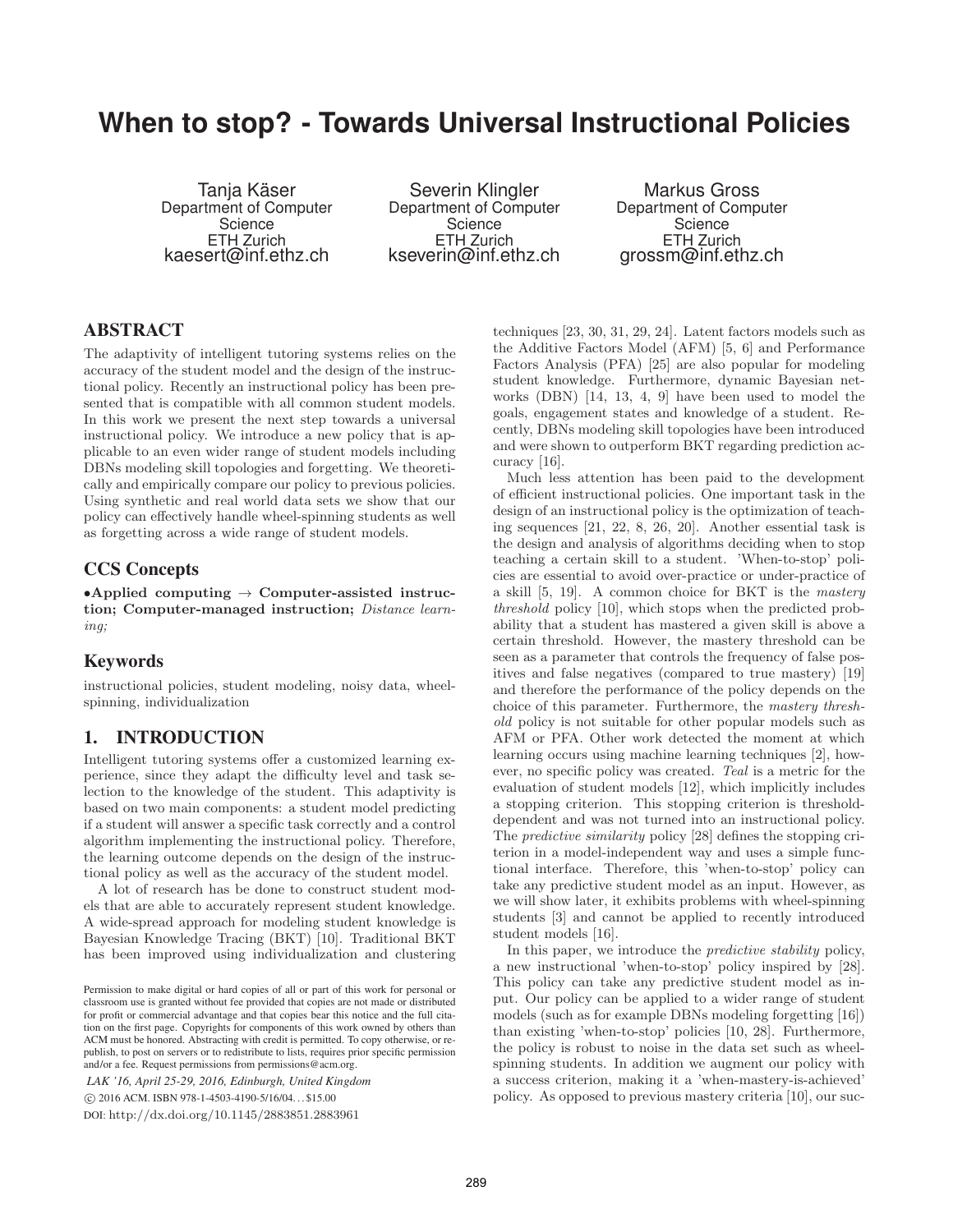cess criteria can be used for any probabilistic student model with a limited memory. Using synthetic data, we provide an extensive analysis of the properties of our new policies when applied to popular approaches for student modeling (AFM, PFA, BKT). We demonstrate that our new policies achieve similar results as the predictive similarity policy for well performing students, but that our policies are able to identify wheel-spinning students. We verify the results of our synthetic data experiments on three real-world data sets and show that the predicted behavior can be replicated. Finally, we explore the possibility to apply our policy to DBNs modeling skill topologies and forgetting. Our results demonstrate that the newly developed policies deliver meaningful results for these models.

### 2. STUDENT MODELS

In this section, we give a short overview of the common student models, which we later use for our experiments.

Bayesian Knowledge Tracing. BKT [10] models student learning by using one Hidden Markov Model (HMM) per skill. The latent variable L of the model is binary and indicates whether a student has mastered the skill in question. The observed variable O represents the binary task outcomes, i.e. correct or wrong answers to tasks associated with the modeled skill. The BKT model can be specified using five parameters. The emission probabilities of the model are defined by the guess probability  $p<sub>G</sub>$  of correctly applying an unknown skill and the slip probability  $p<sub>S</sub>$  of making a mistake when applying a mastered skill. The probability  $p_T$  of a skill changing from the unknown to the known state and the probability  $p_F$  of forgetting a previously known skill define the transition probabilities of the model. The initial probability of the model is denoted by the probability  $p_0$ of knowing a skill a-priori. In traditional BKT, forgetting is assumed to be zero  $p_F = 0$ . Given a sequence of observations  $O_1 = o_1, O_2 = o_2, \ldots, O_T = o_T$  the learning task amounts to estimating the five parameters by maximizing the likelihood function

$$
\sum_{L} p(O_1, \ldots, O_T, L_1, \ldots, L_T | p_0, p_T, p_S, p_G), \qquad (1)
$$

where we marginalize over all the hidden states L. Maximization of the likelihood is relatively simple and is commonly performed using expectation maximization [7], bruteforce grid search [1] or gradient descent [31].

Dynamic Bayesian Networks. DBNs offer the possibility to represent different skills jointly in one model [16]. The latent variables of the model are again binary and indicate whether a student has mastered a given skill. Similarly to BKT, these latent variables are inferred based on binary observations, i.e. correct or wrong answers to tasks associated with the given skill. In contrast to BKT, DBNs also model the dependencies between different skills. The number of parameters depends on the number of represented skills and on the structure of the graphical model. The parameters of the network can again be associated with guessing, slipping, learning and forgetting. By modeling the topology and dependencies between skills DBNs have been shown to outperform BKT models in prediction of the next task outcome [16]. Given a sequence of observations  $O_1 = o_1, O_2 = o_2, \ldots, O_T = o_T$  the learning task amounts to estimating all initial, transition and emission parameters

by maximizing the likelihood function

$$
\sum_{\mathbf{L}} p(O_1, \dots, O_T, \mathbf{L}_1, \dots, \mathbf{L}_T | \theta), \tag{2}
$$

where we again marginalize over all hidden states L. Note that since there are multiple dependent latent states  $L_t$  at any time step  $t$  exact inference becomes computationally intractable. However, a convex approximation admits efficient parameter learning and provides interpretable parameter estimates [16].

Latent Factors Models. AFM and PFA model the probability as a mathematical function of latent student and skill parameters. Both methods are essentially logistic regression models with a different feature vector and a different set of latent parameters.

In AFM [5, 6] the probability of correctly solving the next task is modeled as a function of student proficiency  $\theta_p$  and two skill dependent parameters, item skill difficulty  $\beta_k$  and learning rate  $\lambda_k$ . The AFM model is given as

$$
P(C_t) = (1 + \exp(-(\theta_p + \sum q_{kt}(\beta_k + \lambda_k T_{pk}))))^{-1}, \quad (3)
$$

where  $T_{pk}$  is the number of tasks a student p has seen for skill k. Note that AFM does not differentiate between correctly and incorrectly solved tasks for the prediction of the next task outcome.

PFA [25] extends the AFM model by differentiating between correct and incorrect past observations. To do so the learning rate for each skill is split up into a success  $\gamma_k$  and a failure parameter  $\rho_k$  and the probability of correctly solving the next task is given as

$$
P(C_t) = (1 + \exp(-(\theta_p + \sum q_{kt}(\beta_k + \gamma_k S_{pk} + \rho_k F_{pk}))))^{-1}, (4)
$$

where  $S_{pk}$  and  $F_{pk}$  are the number of correct and wrong responses to tasks associated with skill  $k$ .

# 3. INSTRUCTIONAL POLICIES

Subsequently, we first give an overview of the predictive similarity policy [28], which is a so called 'when-to-stop' policy working for all widely-used student models. We then introduce our new predictive stability policy, a 'when-to-stop' policy, which can be applied to all standard student models as well as to more complex DBNs modeling forgetting. Furthermore, we also show that for probabilistic student models, the predictive stability policy can be augmented by a success criterion.

#### 3.1 Predictive Similarity

The predictive similarity policy is a 'when-to-stop' policy working with any predictive student model [28]. It is based on the assumption that the training should stop, if the predicted probability that a student will give a correct response is not changing anymore. In other words the policy stops as soon as independent of whether the student gets the next task right the predicted probability will not change anymore. To put this formally, the policy proposes to stop, if

$$
P(|P(Ct) - P(Ct+1)| < \epsilon) > \delta,
$$
\n
$$
(5)
$$

where  $P(C_t)$  denotes the probability of observing a correct response at time  $t$ . As shown by [28], this expression holds in the following three cases:

1. 
$$
P(C_t) > \delta \land |P(C_t) - P_{C|1}(t)| < \epsilon
$$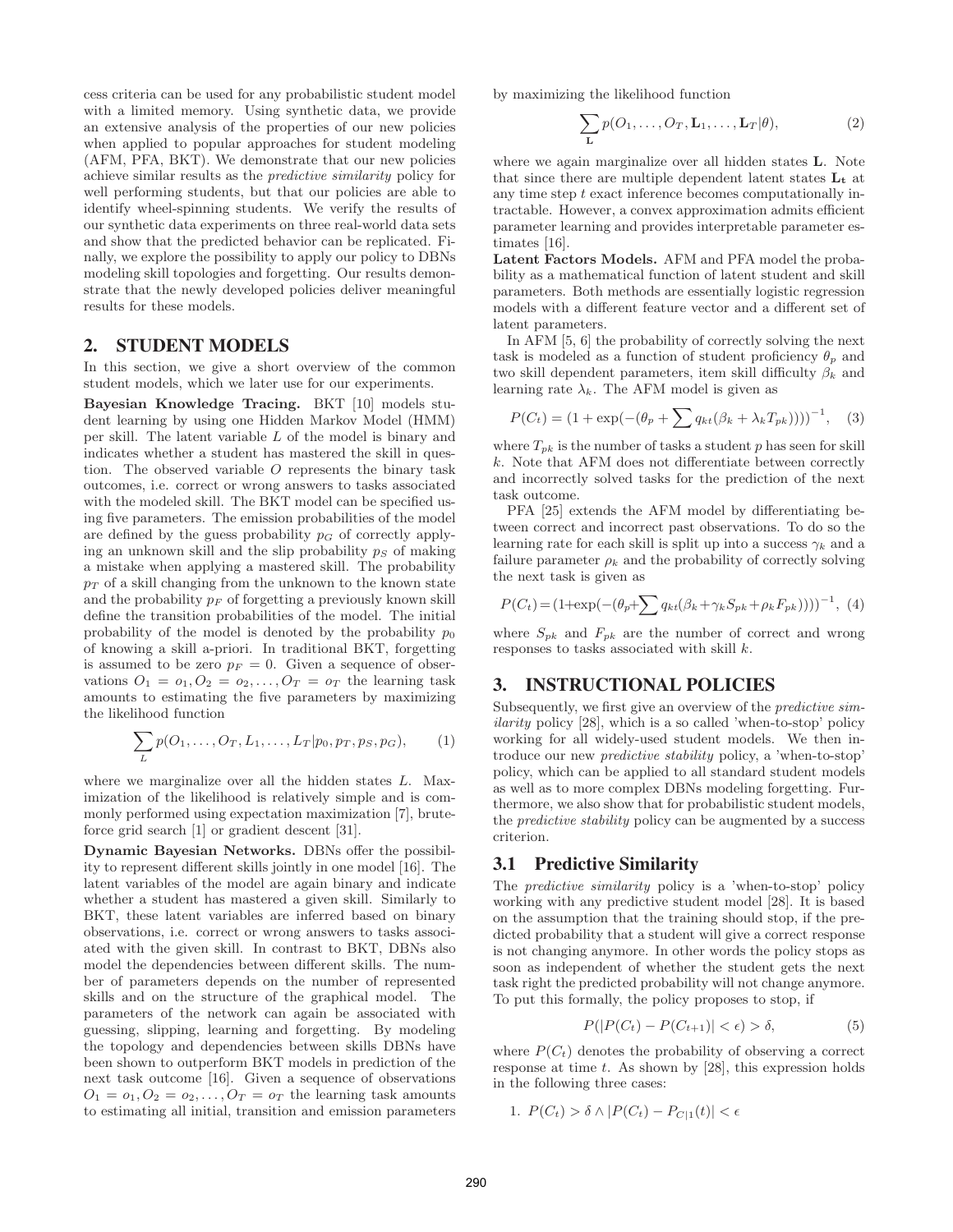2.  $P(\neg C_t) > \delta \wedge |P(C_t) - P_{C|0}(t)| < \epsilon$ 3.  $|P(C_t) - P_{C|1}(t)| < \epsilon \wedge |P(C_t) - P_{C|0}(t)| < \epsilon$ 

where  $P_{C|0}(t) = P(C_{t+1} | \neg C_t)$  and  $P_{C|1}(t) = P(C_{t+1} | C_t)$ . The policy relies on an undemanding functional interface to the student model requiring three functions that are easily implementable by standard student models. The functions as well as their implementation for the different student models are summarized in Table 1. For BKT with meaningful parameters ( $p_G < 0.5$  and  $p_S < 0.5$ ), the policy is highly correlated to the mastery threshold policy with  $\Delta = 0.95$ . In this case, it is therefore equivalent to a 'when-is-masteryachieved' policy. Although the predictive similarity policy functionally works with any student model that provides the interface described in Table 1, the policy fails to stop in several use cases in which Equation (5) will never be fulfilled. We will present two use cases for probabilistic models and illustrate them using (adaptations of) BKT. For both use cases, we set  $\delta = 0.95$  and  $\epsilon = 0.01$  as suggested by [28]. Note that for BKT with meaningful parameters, the predictive similarity policy will in most of the cases stop because the third condition is met; the first two conditions are fulfilled only for special cases as for example  $P(C_t) > \delta$  can be achieved only if  $p_S < 1 - \delta$ . As the third condition is met only if the two curves  $P_{C|0}$  and  $P_{C|1}$  are converging (with a maximum distance  $\langle 2\epsilon \rangle$ , the policy fails for cases, where the curves  $P_{C|1}$  and  $P_{C|0}$  do not converge.

Our first use case are wheel-spinning students. According to [3], about 10% of the students training a specific skill are wheel-spinning (i.e. they will never master this skill). Depending on the model parameters, the predictions for such a student might never fulfill the stopping criteria. To illustrate this behaviour, we calculated the predictions of a BKT model with meaningful parameters  $(p_0 = 0.5, p_G =$  $0.3, p_S = 0.2, p_T = 0.2, p_F = 0$  for an artificial student. We assumed the limit case of wheel-spinning, i.e. a student who gets all answers wrong. Figure 1 demonstrates, that the three stopping conditions are never met for the hypothetical student.

The second use case are models that rule out the possibility of convergence of  $P_{C|1}$  and  $P_{C|0}$ , such as for examples DBNs with forgetting. To demonstrate this problem, we calculated the predictions of the simplest case of a DBN with forgetting: BKT with  $p_F > 0$  for an artificial student with only correct responses. Figure 2 compares the behaviour of the policy for traditional BKT ( $p_0 = 0.5, p_G = 0.3, p_S =$  $(0.2, p_T = 0.2, p_F = 0)$  to that of BKT with a small amout of forgetting ( $p_F = 0.05$ ). Even though the hypothetical student solves all tasks correctly, the policy will never stop as the curves  $P_{C|1}$  and  $P_{C|0}$  are never converging.

### 3.2 Our Policy - Predictive Stability

Inspired by the predictive similarity policy, we propose a new 'when-to-stop' policy, which also works for models with non converging estimates of  $P_{C|1}$  and  $P_{C|0}$  such as DBNs with a forgetting factor or data sets containing wheel-spinning students. Similarly to [28] we assume that every student will reach one of two end states: the student will either master a given skill or being unable to master this skill. Further, we assume that if the two estimates  $P_{C|1}$  and  $P_{C|0}$  individually converge to a value (not necessarily to the same value), the student has reached one of the end states. Based on theses assumptions, we propose to stop if the following expression



Figure 1: Probabilities  $P(L_t)$ ,  $P_{C|1}$ ,  $P_{C|0}$  predicted by a BKT model for a student getting all answers wrong.



Figure 2: Probabilities  $P(L_t)$ ,  $P_{C|1}$ ,  $P_{C|0}$  predicted by a BKT model (top) and a BKT model with forgetting (bottom) for a student getting all responses correct.

is true

$$
|P_{C|0}(t+1) - P_{C|0}(t)| < \epsilon \wedge |P_{C|1}(t+1) - P_{C|1}(t)| < \epsilon \tag{6}
$$

where  $P_{C|0}(t) = P(C_{t+1} | \neg C_t)$  and  $P_{C|1}(t) = P(C_{t+1} | C_t)$ . If the change in prediction given the student answered the current task correctly does not deviate significantly from the prediction of the task outcome given he answered the previous task correctly then we should stop. The same holds true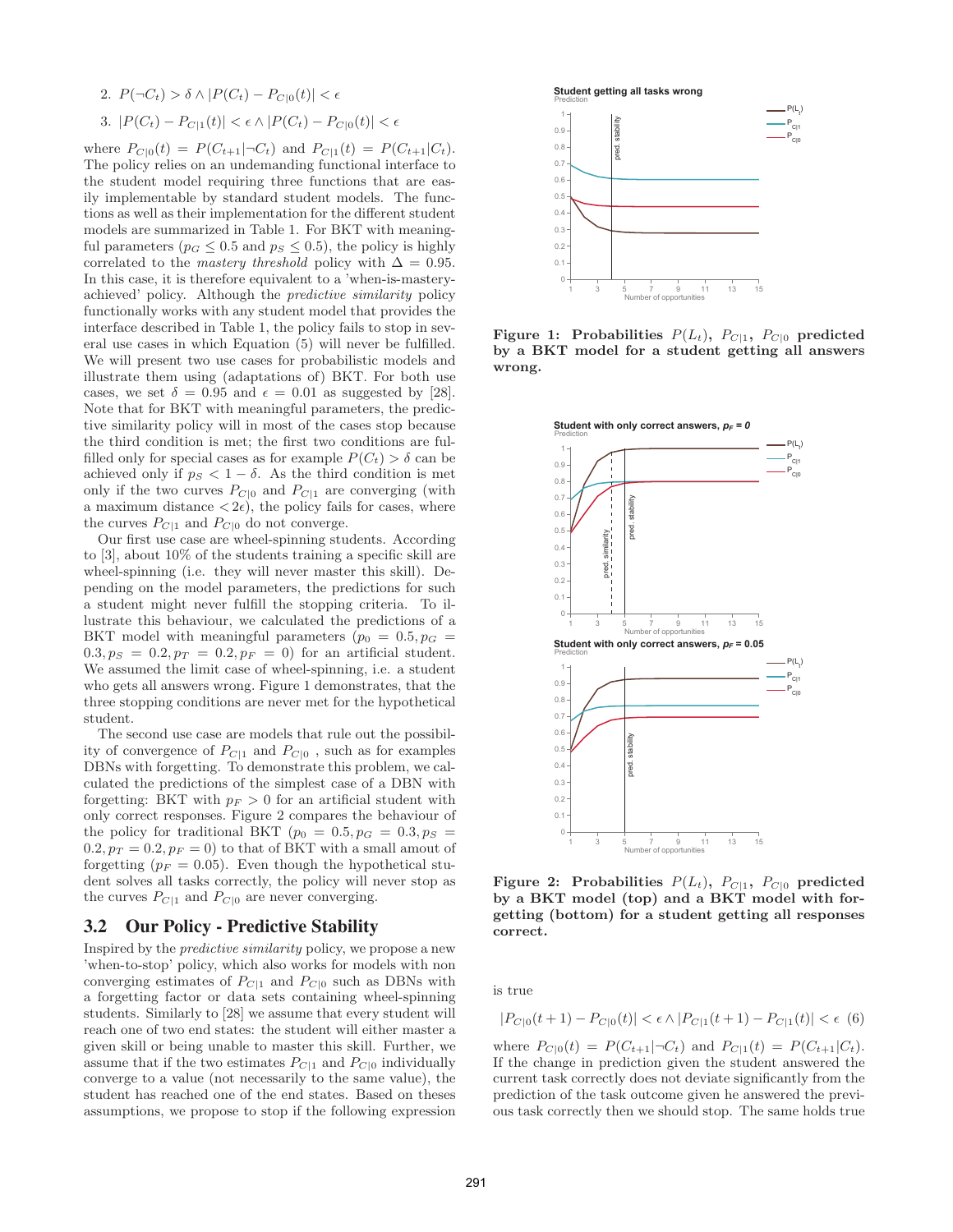Table 1: Three functions are sufficient to implement the two universal 'when-to-stop' policies predicitive similarity [28] and predictive stability.

| Interface                 | <b>BKT</b>                                    | PFA                                                              | DBN                                                                                              |
|---------------------------|-----------------------------------------------|------------------------------------------------------------------|--------------------------------------------------------------------------------------------------|
| startState()              | $P(L_t) \leftarrow p0$                        | $S \leftarrow 0, F \leftarrow 0$                                 | $obs \leftarrow \emptyset, P(L_{ti}) \leftarrow p_{0i}$                                          |
| $updateState(s, o_{t-1})$ | $P(L_t) \leftarrow P(L_t   P_{t-1}, o_{t-1})$ | $S \leftarrow S + 1_{o_{t-1}=1}, F \leftarrow F + 1_{o_{t-1}=0}$ | $obs \leftarrow (obs, o_{t-1})$                                                                  |
| predictCorrect(s)         | $(1-pS)P(L_t) + (1 - P(L_t))p_G$              | $(1 + \exp(-(\theta_p + \beta_k + \gamma_k S + \rho_k F)))^{-1}$ | $\sum_{L_i} p(obs, L_1, \ldots, L_n)$<br>$\sum_{L_i, O_i} p(O_1, \ldots, O_n, L_1, \ldots, L_n)$ |

for the prediction given we would have observed incorrect responses. We therefore call our new policy the predictive stability policy. Since our new policy is based only on  $P_{C|1}$ and  $P_{C|0}$ , it relies on the same functional interface (see Table 1) as the *predictive similarity* policy and can therefore take any predictive student model as input.

To investigate the behavior of our predictive stability policy and to compare it to the predictive similarity policy we re-investigate the use cases from above (see Section 3.1). We computed predictions for artificial students on simple DBNs. For all simulations, we used  $\epsilon = 0.01$ . In the first example of a simulated hypothetical student getting all answers correct and a traditional BKT model with meaningful parameters  $(p_0 = 0.5, p_G = 0.3, p_S = 0.2, p_T = 0.2, p_F = 0),$ our policy stops after five observations (see Figure 2, top). This is comparable to the *predictive similarity* policy, which stops after four observations. When we introduce forgetting into the BKT model ( $p_F = 0.05$ ), we observe that while  $P_{C|1}$  and  $P_{C|0}$  do not converge to the same value, they do converge individually (see Figure 2, bottom). While the predictive similarity policy will never stop, our policy stops after four observations. In the second example with the simulated wheel-spinning student (see Section 3.1), Figure 1 again demonstrates that  $P_{C|1}$  and  $P_{C|0}$  do converge individually, however, they again do not converge to the same value. While the predictive similarity policy does not stop, our policy is able to detect the wheel-spinning student after four observations.

Our predictive stability policy is a 'when-to-stop' policy only, i.e. it does not give any indication whether the stopped student passed the given skill. The mastery threshold policy that is often used for BKT is not suitable for DBNs modeling forgetting, since  $P(L_t = 1)$  depends on  $p_F$ . However, popular probabilistic student models tend to have a limited memory of past observations (BKT is for example Markovian). For any set of model parameters we can therefore empirically calculate an upper bound  $P_{up}(t)$  for  $P(C_t)$  at time  $t$  by simulating a student that gets all answers correct. Using this upper bound  $P_{up}(\cdot)$ , we define a skill to be mastered at the point  $t$  if

$$
S(t) \equiv |P_{up}(t) - P(C_t)| < \epsilon. \tag{7}
$$

Both  $P_{up}(t)$  and  $S(t)$  of course depend not only on t but on the student and skill as well. However, for notational simplicity we omit this dependency in the equation.

Let us illustrate this principle of mastery by again simulating two artificial students on a BKT model with forgetting ( $p_F = 0.05$ ). While the first student gets all answers correct, the second student commits some mistakes in the beginning. Figure 3 demonstrates that after  $t = 12$  observations, the prediction for the second student reaches the upper bound  $P_{up}(12)$  from the first student. For student models with limited memory, we therefore introduce the pre-





Figure 3: Predictions  $P(C_t)$  of BKT for a student getting all answers correct (yellow) and a student making some mistakes in the beginning (blue).

dictive stability  $++$  policy, a 'when-is-mastery-achieved' policy, yielding the following output:

Passed: The training of the skill stopped at time t based on the *predictive stability* policy and  $S(t)$  is true.

Failed: The training of the skill stopped at time t based on the *predictive stability* policy and  $S(t)$  is false.

The policy relies on the same functional interface (see Table 1) as the predictive similarity policy. Note, however, that the *predictive stability*  $++$  policy is not suitable for models taking all past failures and successes into account such as PFA.

# 4. THEORETICAL COMPARISON OF DIF-FERENT POLICIES

In this section we show that our proposed policies *predictive* stability and predictive stability  $x + \alpha$  are comparable to the predictive similarity policy on the popular student models AFM, PFA and BKT. For AFM, we will derive mathematically that the predictive stability and the predictive similarity policies are actually equivalent. For BKT and PFA, we investigate the behavior of the policies on idealized simulated data. Synthetic data is more useful than real world data for our purposes, since real-world data sets are biased by the 'when-to-stop' and mastery rules used by the tutoring system. By generating synthetic data, we can study the properties of the policy without this bias, as we are able to generate student responses of arbitrary sequence length. The experiments conducted for BKT and PFA are designed to answer the following research questions. 1) How do our policies compare to the predictive similarity policy? 2) What are the individual advantages and disadvantages of the re-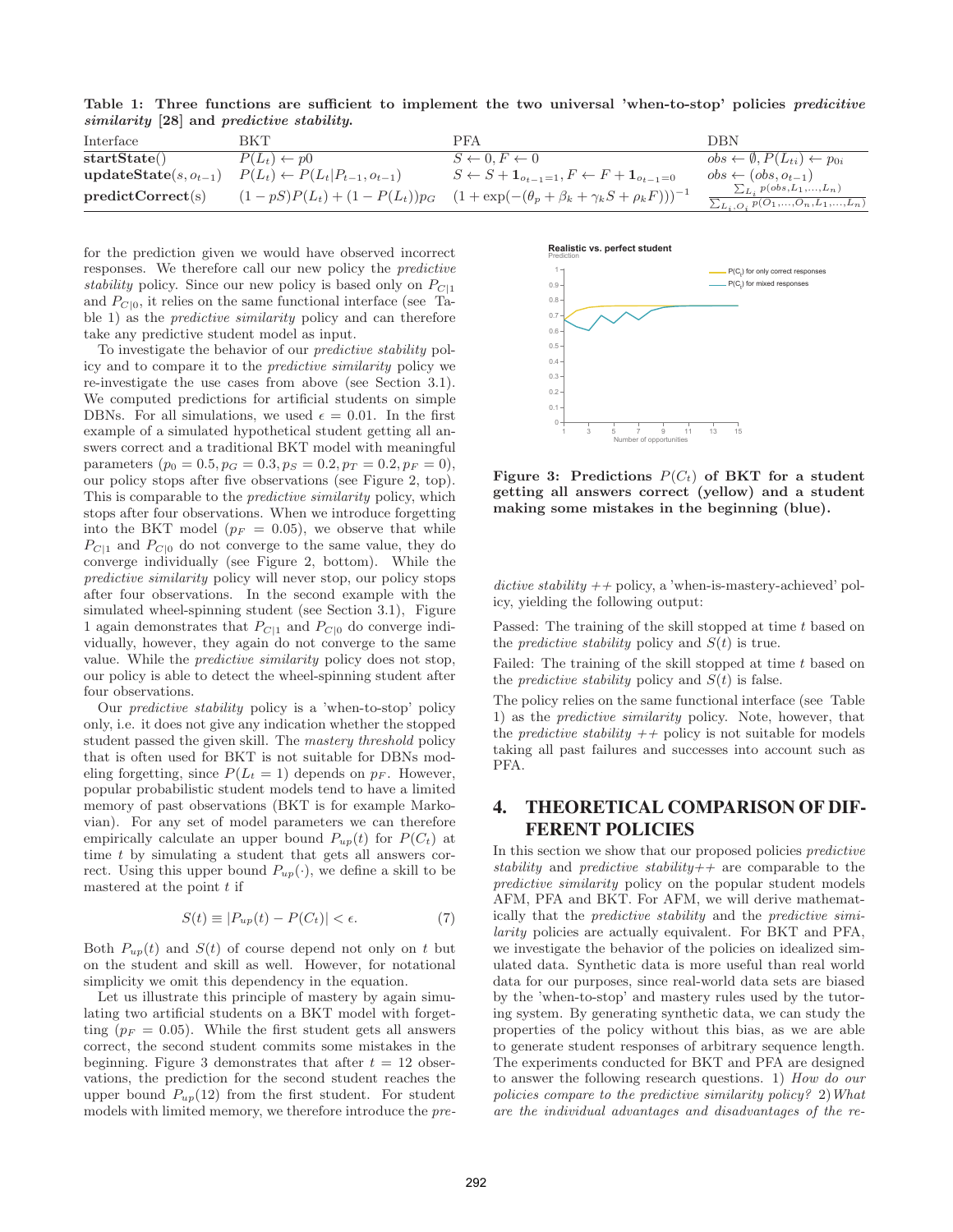spective policy? and 3) How can students exhibiting wheelspinning benefit from our stop criterion?

### 4.1 AFM

Since the probability of a correct response in AFM for a specific student and skill only depends on the number of previous opportunities at this skill,  $P_{C_1}$  and  $P_{C_0}$  are equal:

$$
P(C_{t+1}|C_t) = P(C_{t+1}|\neg C_t). \tag{8}
$$

The three cases where the stopping criteria of the *predictive* similarity policy are fulfilled therefore reduce to

1. 
$$
P(C_t) > \delta \wedge |P(C_t) - P(C_{t+1}|C_t)| < \epsilon
$$

$$
2. \ P(\neg C_t) > \delta \land |P(C_t) - P(C_{t+1}|C_t)| < \epsilon
$$

3.  $|P(C_t) - P(C_{t+1}|C_t)| < \epsilon$ 

Since the third condition is contained within the first two conditions, the predictive similarity policy will stop when the third condition is met. The stopping criterion for our predictive stability policy reduces to

$$
|P(C_t) - P(C_{t+1}|C_t)| < \epsilon,
$$

which is equivalent to the *predictive similarity* stopping criterion.

### 4.2 PFA

In the following, we show how our *predictive stability* policy compares to the predictive similarity policy by using a PFA model on simulated data and we highlight interesting differences in the opportunity count per student.

Experimental setup. Student responses are sampled based on PFA models with different parameter sets. To ensure that our parameters match real world conditions we generated synthetic data by sampling from BKT models, using the parameter clusters found for BKT [27]. We then learned the corresponding PFA parameters from the generated data and sampled  $N = 200$  students with  $T = 25$  tasks per student from the PFA models with the learnt parameters. We used the following measures (adapted from [12]) to evaluate the different policies: We define the effort E to be the number of observations until the policy stops and the score S to be the ratio of correctly solved tasks after the policy stopped.

Results. We compared effort and score as well as the percentage of students for which the policies stopped (see Table 2). Our policy stops for 99% of all students while the predictive similarity policy stops only for 88% of all students. On average our policy stops after  $E = 4$  training opportunities compared to  $E = 8$  opportunities for the *predictive similar*ity policy. However, stopping earlier comes at the cost of a slightly decreased score (from  $S = 0.87$  to  $S = 0.84$ ). To further investigate the performance differences of the models we compared the effort of the predictive similarity policy and the predictive stability policy over the parameter space of the PFA model showing  $\gamma_k$  and  $\rho_k$  (success and failure parameters), as displayed in Figure 4. We can confirm the observation made by [28] that the predictive similarity policy together with PFA tends to lead to either really short training sequences (meaning a low effort, small radius) or many training opportunities (high effort, large radius). The effort for nine parameter sets is at most  $E \leq 2$  and for five parameter sets we observe an effort of more than  $E \geq 15$ . Comparing this effort distribution to the effort values for

Table 2: Evaluation measures for selected PFA clusters as well as for the weighted average over all clusters, comparing the predictive similarity policy and the predictive stability policy.

|                              | $C_{\mathbf{6}}$ | $C_{19}$ | Average |
|------------------------------|------------------|----------|---------|
| <i>Predictive similarity</i> |                  |          |         |
| % stopped                    | 0.82             | 0.80     | 0.88    |
| effort                       | 19.40            | 14.30    | 8.20    |
| score                        | 0.88             | 0.77     | 0.87    |
| <i>Predictive stability</i>  |                  |          |         |
| % stopped                    | 1.00             | 1.00     | 0.99    |
| effort                       | 4.20             | 4.00     | 4.00    |
| score                        | 0.80             | 0.72     | 0.84    |

our policy (nine parameter sets with  $E \leq 2$ , one parameter set with  $E \geq 15$ ) we notice that with our policy effort values are distributed in a smaller range. This effectively reduces the "all-or-nothing" effect found with the predictive similarity policy [28].

To study this behavior, we investigated two example clusters for which the predictive similarity and the predictive stability policies exhibit high differences in effort (see Table 2). The parameters for the two clusters are as follows:  $C_6$  ( $\beta = 0.6699, \gamma = 0.0871, \rho = -0.0320$ ) and  $C_{19}$  $(\beta = 0.6118, \gamma = 0.0514, \rho = -0.0373)$ . These parameters suggest that the clusters with high differences in effort between the two policies correspond to difficult skills. While the predictive stability policy stops for all students, the predictive similarity policy stops for only part of the students (for example for  $80\%$  of the students in  $C_{19}$ ). For cluster  $C_6$ , the *predictive similarity* policy stops after  $E = 19.4$  observations on average, while the *predictive stability* policy shows an effort of only  $E = 4.2$ . Of course, this leads also to a lower average score of  $S = 0.80$  compared to  $S = 0.88$ for the predictive similarity policy. To investigate this effect even further, we split the students into a a set  $U_{stop}$  of students for whom the predictive similarity policy stopped and a set  $U_{notstop}$  with students for whom the *predictive* similarity policy failed to stop. Table 3 shows the effort and score of the *predictive stability* policy separately for  $U_{stop}$ and  $U_{notstop}$ . The scores for  $U_{stop}$  achieved by the *predictive* stability policy are now closer to the scores achieved by the predictive similarity policy. The scores achieved for  $U_{notstop}$ are low for both clusters. We therefore assume, that the predictive similarity policy acts as a 'when-is-mastery-achieved' policy when applied to PFA: it only stops for students mastering the skill. The predictive stability policy on the other hand is a pure 'when-to-stop' policy: it stops for students mastering the skill as well as for students who are not able to pass the skill.

### 4.3 BKT

Similar to the results for PFA we investigated the differences of the policies for idealized student data. A special focus in this investigation is our policy *predictive stability*  $++$  that allows to decide on whether the student has reached mastery.

Experimental setup. We sampled student responses based on the BKT model for varying parameters. The parameters are based on the clusters found by [27] on real world data.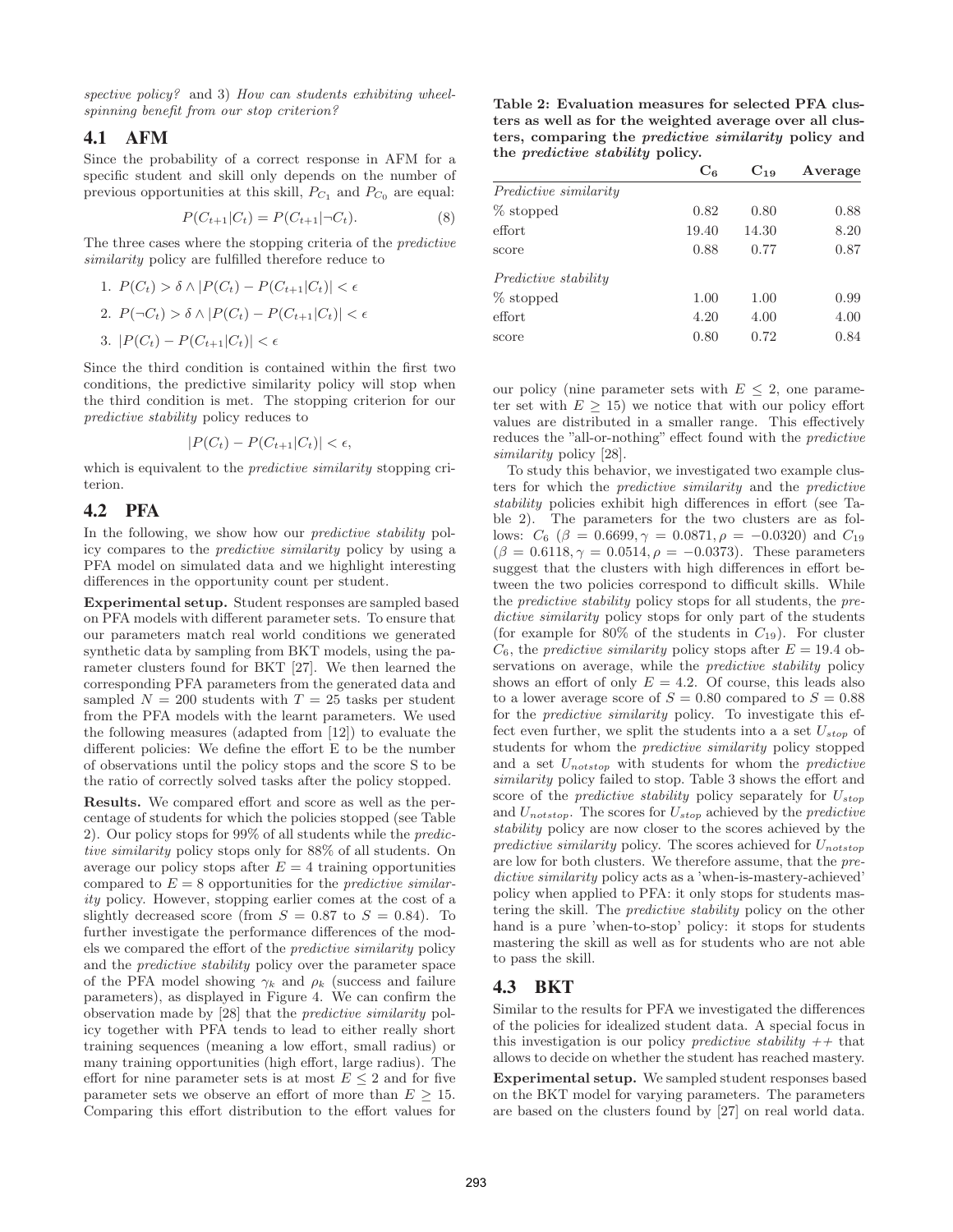

Figure 4: Effort (circle radius) of the *predictive stability* policy (left) and the *predictive similarity* policy (right) when applied to PFA models with different parameter sets. With the *predictive stability* policy, efforts are distributed in a smaller range.

.

| Table 3: Effort and score of the <i>predictive stability</i> |  |
|--------------------------------------------------------------|--|
| policy for selected PFA clusters. The measures were          |  |
| computed separately for $U_{stop}$ and $U_{notstop}$ .       |  |

|                      | $C_{6}$ | $C_{19}$ |
|----------------------|---------|----------|
| effort $U_{stop}$    | 4.50    | 4.29     |
| score $U_{stop}$     | 0.84    | 0.76     |
| effort $U_{notstop}$ | 2.69    | 2.85     |
| score $U_{notstop}$  | 0.62    | 0.53     |

For every cluster we sampled student responses for  $N = 200$ students with  $T = 25$  tasks per student. According to [3], about 10% of students are wheel-spinning in an intelligent tutoring system, as such we generated a second data set that includes  $N = 20$  wheel-spinning students (i.e. the tasks are not suitable to enable the student to achieve mastery of the skill). We simulated wheel-spinning students by setting  $p_T$ and  $p_0$  to 0 (this means that none of these simulated students will achieve mastery of the skill) while we kept the cluster specific output probabilities  $p<sub>G</sub>$  and  $p<sub>S</sub>$ . As before (see Section 4.2) the effort E denotes the number of observations until the policy stops and the score S denotes the ratio of correctly solved tasks after the policy stops. In addition, the recent score RS is the ratio of correctly solved tasks over the most recent responses. It was shown that the 3-5 most recent observations are of most interest for student modeling [11], therefore we only included the three most recent responses before stopping into the calculation of RS.

Results. Table 4 contains a summary of the comparison between the two policies on the BKT model. Effort and scores have been computed by a weighted average incorporating the size of the parameter clusters found in [27]. On the perfect data (no wheel-spinning students) both policies stop for about 99% of the students, but according to the predictive stability  $++$  policy, 11% of the students have not mastered the respective skill. The average recent score of these students amounts to  $RS = 0.04$ . This means that most of the observations were incorrect responses and indicates that our policy is successful at discriminating students that reach mastery from those who do not. On the data set with 10%

Table 4: Comparison of the predictive similarity and predictive stability policies using a weighted average over all clusters for BKT for a data set with perfect students and a data set containing 10% of wheelspinning students.

|                              |      | perfect $10\%$ wheel-spinning |
|------------------------------|------|-------------------------------|
| <i>Predictive similarity</i> |      |                               |
| % stopped                    | 0.99 | 0.93                          |
| effort                       | 5.50 | 5.72                          |
| score                        | 0.86 | 0.83                          |
| <i>Predictive stability</i>  |      |                               |
| <i>Zopassed</i>              | 0.88 | 0.80                          |
| effort (passed)              | 6.44 | 6.38                          |
| score (passed)               | 0.86 | 0.85                          |
| %failed                      | 0.11 | 0.18                          |
| effort (failed)              | 4.46 | 6.03                          |
| recent score (failed)        | 0.04 | 0.04                          |

wheel-spinning students, the rate at which the predictive similarity policy is able to stop drops to 0.93 while our policy stops for 97% of the students after about six observations on average. Investigating the three most recent observations of the cases where according to our policy mastery was not achieved, we again observe very low scores. Showing all clusters together, Figure 5 confirms that both policies provide very similar values for effort and score on a wide variety of BKT parameters.

To gain a better understanding of the differences we investigated again cluster  $C_6$  ( $p_0 = 0.4$ ,  $p_G = 0.47$ ,  $p_S =$  $0.14, p_T = 0.12$  with and without wheel-spinning students. The pie chart in Figure 6, top left shows that our policy stops for all but 4% of the students for whom the predictive similarity policy could not stop. On the other hand our policy did not stop for only 1% of the students for whom the predictive similarity policy stopped. Comparing these results to the data set with wheel-spinning (Figure 6, top right) shows that the predictive similarity policy is not able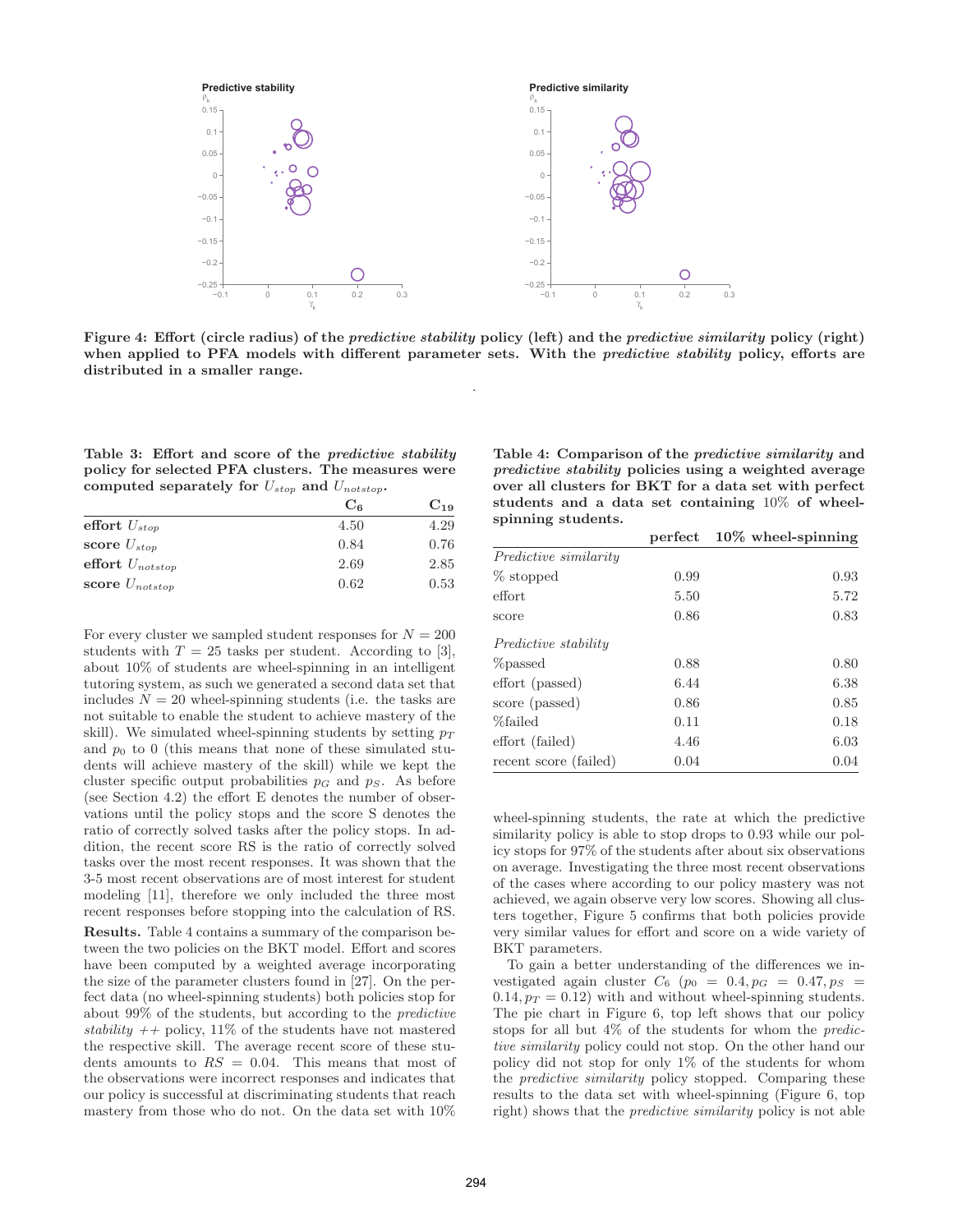

Figure 5: Evaluation measures for the *predictive stability* (left) and the *predictive similarity* policies (right) over  $p<sub>G</sub>$  and  $p<sub>S</sub>$  across different BKT clusters. The radius of the circle denotes the effort (growing with a larger radius) and the color the score (with red denoting higher scores).

to detect students exhibiting wheel-spinning (non-stops increased from 7.5% to 19%) whereas our policy is not able to stop in only 6.5% of the cases (increased from 4.5%). Scores for both methods in both scenarios are very comparable (Figure 6, bottom). Comparing the efforts we notice that the effort for the students that according to our policy did not master the skill is significantly lower than for students mastering the skill.

### 5. EXPERIMENTAL EVALUATION

We verified the performance of our *predictive stability* criterion on real-world data sets by conducting two experiments. In the first experiment, we replicate the behavior of our criterion on synthetic data (see Section 4) by evaluating it on BKT and PFA models. In the second experiment, we demonstrate that the *predictive stability*  $++$  policy is a useful stop (and mastery) criterion for DBNs modeling skill topologies and including forgetting. For both experiments we fit the exact same skills from the real-world data sets.

Data Sets and Models. The first two data sets stem from data logs of 1581 children training with Calcularis [15]. Calcularis is an intelligent tutoring system for elementary school children with difficulties in learning mathematics. The student model used in Calcularis is a DBN representing different mathematical skills. We build two DBNs from this data set: The first DBN (denoted as 'Number Representation Model') contains skills training basic numerical abilities. The second DBN (denoted as 'Subtraction Model') represents subtraction skills in the number range from  $0 - 1000$ . Both models are excerpts of the skill model used in Calcularis. The third data set is the USNA Physics Fall 2005 data set accessed via DataShop [18]. It was collected from Andes2 [9], an intelligent program for physics and contains data logs from 77 students of the United States Naval Academy. We used four modules of this data set to build the DBN (denoted as 'Physics Model') for the experiment.

Note that DBNs modeling skill topologies have been pro-

posed only recently. We used the graphical models suggested in previous work for our experiments. Further details regarding the building process of our DBNs and the skills used can be found in [16].

Experimental Setup. As for the evaluation on the synthetic data sets (see Section 4.2) the effort E denotes the number of observations until the policy stops and the score S denotes the ratio of correctly solved tasks after the policy stopped. Further, the recent score RS is the ratio of correctly solved tasks in the last three observations before the policy stops. We computed all evaluation measures using student-stratified cross validation. The parameters of the DBN models were trained using latent structured prediction [17], bounding all parameters related to guessing, slipping and forgetting by 0.3. We fitted the BKT models using [31] and setting  $p_G \leq 0.3$  and  $p_S \leq 0.3$ . The parameters of the PFA models were trained using the lme4 package of R. PFA requires a student parameter (the student proficiency  $\theta$ ): For the unseen students in the test sets, we set  $\theta$ to the mean of the trained student parameters.

Traditional Models. To verify our results on synthetic data, we evaluated our predictive stability policy on BKT and PFA models fit to the skills of the four DBN models. Figure 7 (top) compares the average effort computed for the predictive stability policy to the effort yield by the predictive similarity policy. Each circle denotes one skill and the colours indicate the different skill models. Both policies tend to stop within  $E = 3$  observations. As expected, the two policies show a high correlation  $(r = 0.73, p = 0.01)$ , with the *predictive stability* policy being slightly more conservative. Also the results for PFA (depicted int Figure 7 (bottom)) confirm our findings on the synthetic data set: The *predictive similarity* policy tends to either stop immediately or to go on for a very long time, while the predictive stability policy usually stops after much less observations.

Dynamic Bayesian Network Models. DBNs modeling skill topologies are a recent addition to the student model familiy, which outperformed BKT on several data sets of different learning domains [17]. We therefore evaluate our predictive stability  $++$  policy on the three DBNs. Note that on all DBN models, stopping is equivalent to passing: In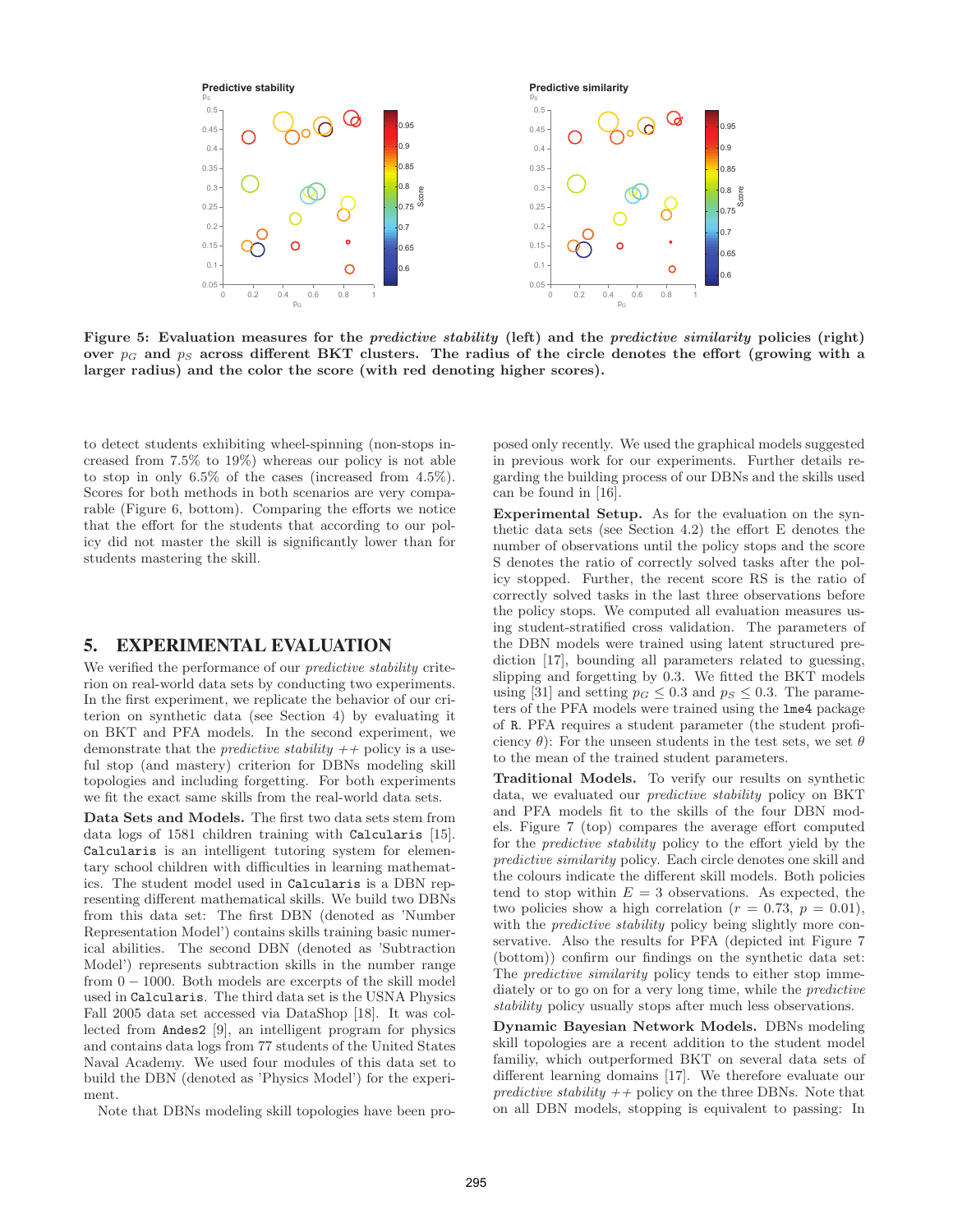

Figure 6: Percentages of students in all possible intersection sets between the decisions of the predictive stability (decision  $\in$  {not stopped, passed, failed}) and the *predictive similarity* policies (decision ∈ {not stopped, stopped}) for data sets without wheel-spinning (top left) and with wheel-spinning students (top right) generated from cluster  $C_6$  ( $p_0 = 0.4$ ,  $p_G = 0.47$ ,  $p_S = 0.14$ ,  $p_T = 0.12$ ). Effort and score for the two policies on the same data sets (bottom).



Figure 7: Effort scatter plots for BKT (left) and PFA (right) using the *predictive similarity* and the *predictive* stability policies. The colors denote the different DBN models (blue = 'Number Representation Model',  $brown = 'Subtraction Model', red = 'Physics Model').$ 

all the cases where the *predictive stability*  $++$  policy was able to stop, the students were rated as having mastered the skill. Figure 8 shows the percentage of stopped (passed) students as well as the average effort and recent score for the students who passed the respective skills.

For the 'Physics Model', the policy stopped for 94% −  $100\%$  of the students within  $4 - 9$  observations on average. The recent score is also high with a minimum of  $RS = 82\%$ and a maximum of  $RS = 96\%$ . The results on the 'Subtraction Model' are also convincing. For the skills  $S_1, ..., S_5$ the policy managed to stop in 71% to 96% of the cases. The average efforts are low with a maximum of  $E = 9$  for skill  $S_2$  and also the recent scores seem reasonable with a minimum of  $RS = 72\%$  again for skill  $S_2$ . For skill  $S_6$ , however, the policy managed to stop only for 6% of the students who trained this skill. Further investigations of the data set revealed that only 7% of the students trained this skill, solving on average only two tasks. Therefore, for most students, the available observation sequences were too short for the policy to stop. For the students, who passed skill  $S_6$ , the policy shows a low effort  $(E = 2.5)$  and a high recent score  $(RS = 0.78)$ . The measures for skill  $S_7$  could not be computed, since no student in the data set practiced this skill. On the 'Number Representation Model', the predictive stability + exhibits mixed results. Skill  $L_2$  has a low effort  $(E = 3.1)$  and a high recent score  $(RS = 0.95)$ . However, the policy stopped for only 30% of the students who practiced this skill. Although 60% of the students in the data set practiced skill  $L_2$ , data is sparse: 55% of the students have less than two practice opportunities. Skill  $L_1$ was mastered by 91% of the students with an average effort of  $E = 6.8$ . The recent score for this skill is low with  $RS = 0.53$ . Inspections on the data set showed that almost all students practiced this skill and observation sequences tend to be long - indicating that this is a rather difficult skill. To check whether this example is an artifact of the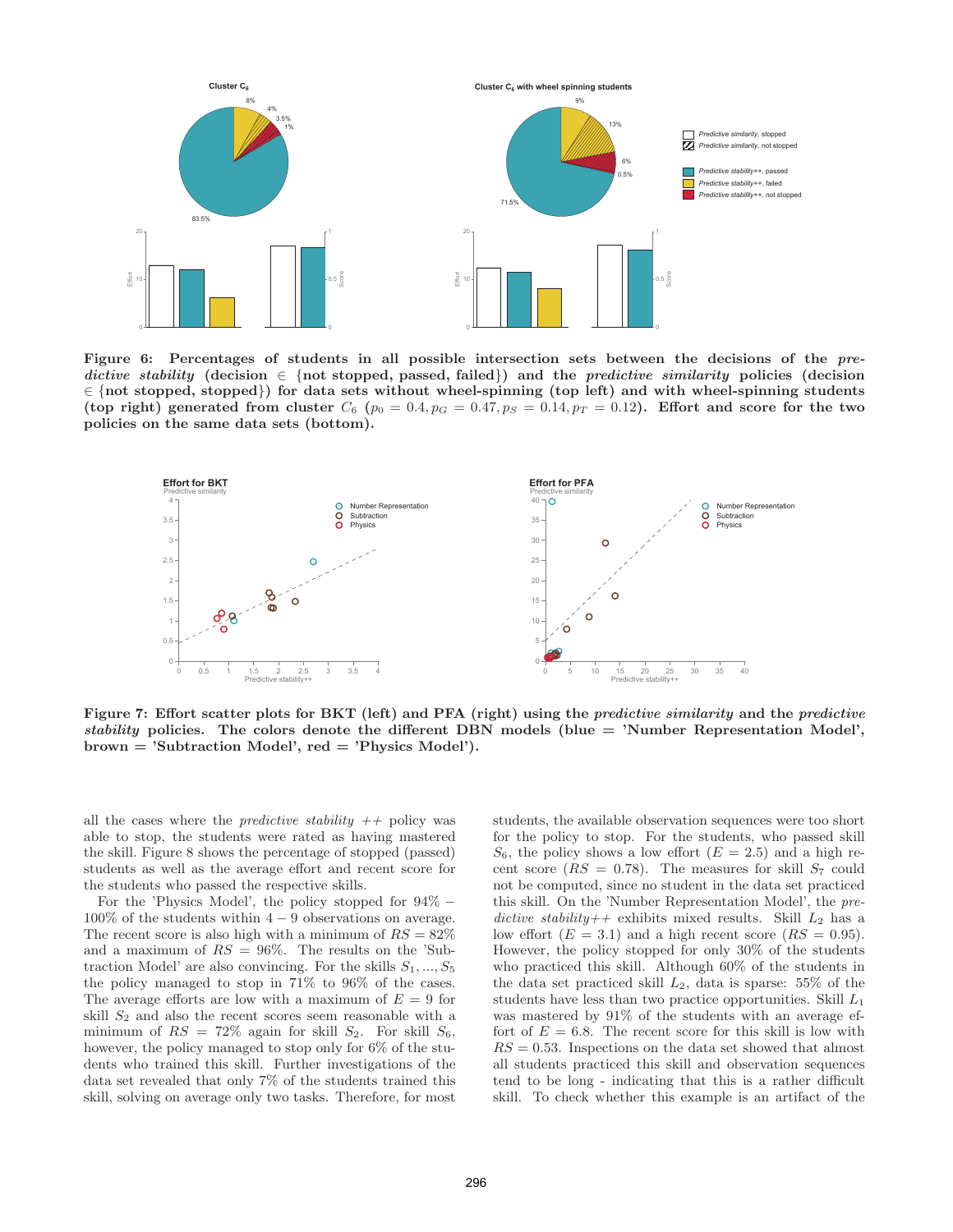

Figure 8: Performance comparison of the predictive  $stability++$  policy on DBN models from different data sets employing a different number of skills.

policy or the model, we examined the evaluation measures of both the predictive similarity policy and the predictive stability + policy on the BKT model for skill  $L_1$ . On this model, both policies stop for only 66% of the students with a low effort  $E = 1$ . The recent score, however, is high with  $RS = 0.89$ . Therefore, it seems that the low recent score is caused by the DBN model parameters for this skill.

### 6. DISCUSSION AND CONCLUSION

Instructional policies are an important aspect of tutoring systems as they influence the learning outcome. An essential part of the instructional design is the 'when-to-stop' policy, which decides when to stop teaching a certain skill to a student and therefore significantly influences the time and effort students spend on acquiring particular skills. As shown by [5] overpracticing is not necessary tied to a better performance. Instead, a better model of the learning process leads to a smaller effort without affecting the performance [5, 19]. Recently, the 'when-to-stop' policy predictive similarity was introduced [28]. This policy works with any predictive student model and therefore allows to compare different predictive student models not only with respect to their prediction accuracy, but also in terms of the number of practice opportunities they yield. While the predictive similarity policy functionally works with all common student models, we demonstrated in this work two important use cases where the stop criteria of the policy are never met. In the case of noise in the data set, i.e. students showing a behavior diverging from the model parameters (such as wheel-spinning), the policy fails to stop. Recent advances in student modeling have shown promising results regarding prediction accuracy, using DBNs modeling skill topologies and forgetting. For these models the predictive similarity policy is also not able to stop. In this work, we therefore introduced a new 'when-to-stop' policy that can be applied to

a wider range of student models than previous policies [28, 10] including DBN modeling forgetting.

We demonstrated that for AFM models, this new policy called predictive stability is equivalent to the predictive similarity policy. By conducting experiments using simulated data from PFA and BKT models, we showed that for models with plausible parameters and no wheel-spinning students, performance of the two policies is very similar. We confirm the observations of [28] who found that the predictive similarity policy tends to lead to either very short or very long training sequences when applied to PFA. Results from our policy on the same data, however, suggest that the predictive stability policy might be more applicable to PFA models, as it circumvents the problem of extreme cases in the number of training opportunities. We furthermore demonstrated that our policy is able stop for wheel-spinning students and thus is more robust to noise in the data. For probabilistic models with a limited memory, we additionally introduced a 'when-is-mastery-achieved' policy called pre $dictive stability++$ . Synthetic data experiments using BKT showed, that this policy can consistently identify students unable to achieve mastery of a skill. A current limitation of the *predictive stability* $+$  policy is that it does not work for AFM and PFA. In the future, we plan to explore possibilities to adapt the 'when-is-mastery-achieved' policy to models with unlimited memory. We also conducted experiments applying PFA and BKT models on three different real-world data sets. The results of these experiments confirm our findings on synthetic data. Experiments on the same data sets using DBNs modeling the topologies of the involved skills, showed meaningful behavior compared to traditional models. However, no comparison to other policies were possible since existing 'when-to-stop' polices [28, 10] can not handle models with forgetting. To investigate the potential of the predictive stability policy in combination with DBNs further, we plan to investigate the performance of the policy on large scale synthetic data sets employing different skill topologies. The real-world data sets used in this work stem from mastery learning systems with an instructional policy already in place, resulting in the introduction of a bias into the data set that is hard to capture precisely. Therefore, the reported results on real world data are an approximation to the true performance of the policies.

To conclude, we presented a new instructional policy applicable to a wider range of student models than previous policies [28, 10]. We compared our new policy to existing policies theoretically as well as empirically and showed using synthetic and real world data sets that our policy effectively handles wheel-spinning and student models with forgetting.

# 7. ACKNOWLEDGMENTS

This work was supported by ETH Research Grant ETH-23 13-2.

#### 8. REFERENCES

- [1] R. S. Baker, A. T. Corbett, S. M. Gowda, A. Z. Wagner, B. A. MacLaren, L. R. Kauffman, A. P. Mitchell, and S. Giguere. Contextual Slip and Prediction of Student Performance after Use of an Intelligent Tutor. In Proc. UMAP, 2010.
- [2] R. S. J. D. Baker, A. B. Goldstein, and N. T. Heffernan. Detecting Learning Moment-by-Moment. IJAIED, 21(1-2):5–25, 2011.